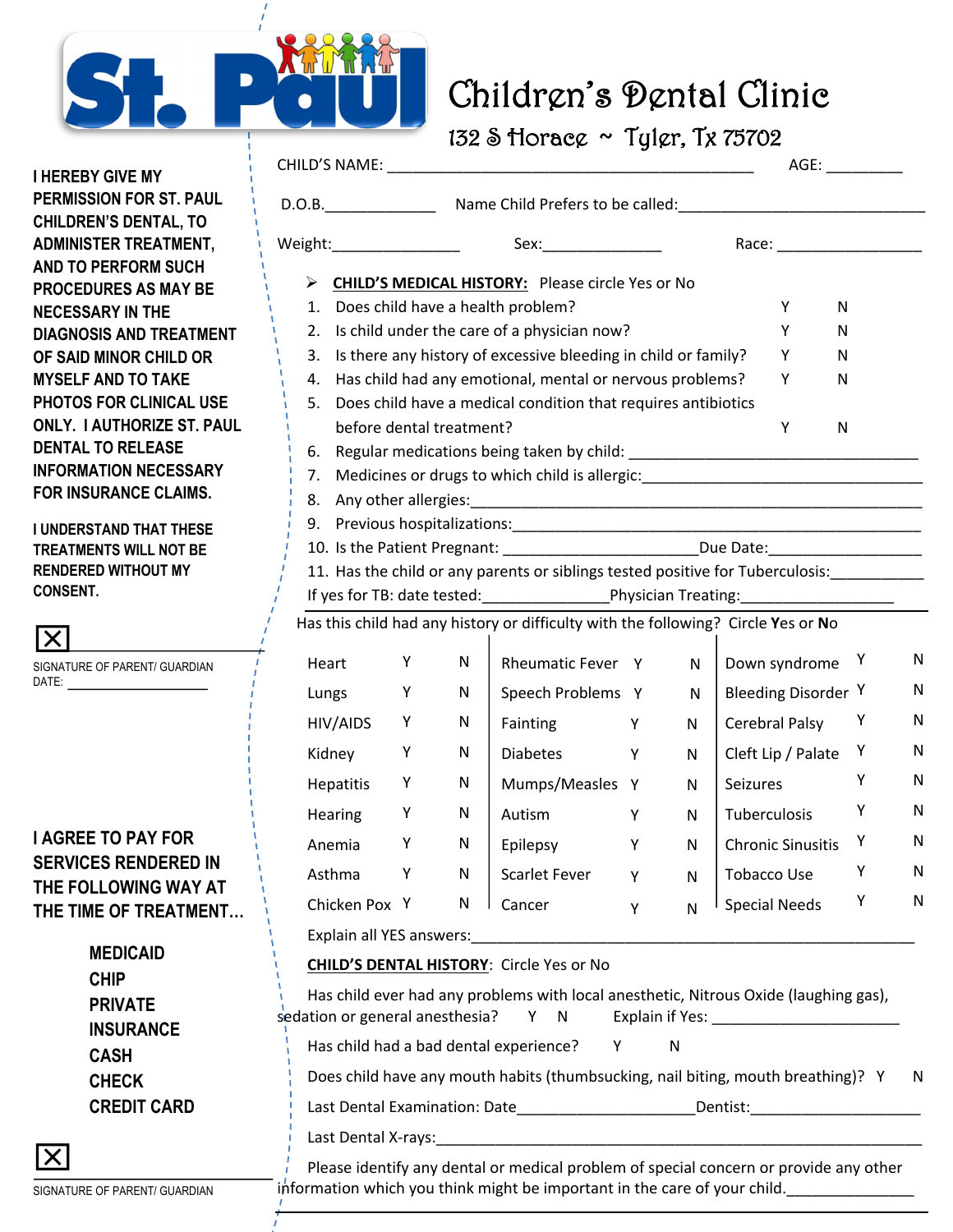

## Children's Dental Clinic<br>132 S Horace ~ Tyler, Tx 75702

| I have read and                                                                                                                                                                                                                      | <b>GENERAL INFORMATION:</b>                                                                        |  |
|--------------------------------------------------------------------------------------------------------------------------------------------------------------------------------------------------------------------------------------|----------------------------------------------------------------------------------------------------|--|
| understand the posted                                                                                                                                                                                                                |                                                                                                    |  |
| HIPPA/Privacy Notice.                                                                                                                                                                                                                |                                                                                                    |  |
| $ \mathsf{X} $                                                                                                                                                                                                                       | Circle One<br>Mother Father Guardian Home Address: 1988 - 2008 - 2014 12:30 Mother Father Cuardian |  |
| Signature                                                                                                                                                                                                                            |                                                                                                    |  |
|                                                                                                                                                                                                                                      | Home Phone #:__________________________________Cell Number:______________________                  |  |
| <b>Responsible Party for</b>                                                                                                                                                                                                         |                                                                                                    |  |
| payments?                                                                                                                                                                                                                            |                                                                                                    |  |
| $ \mathsf{X} $                                                                                                                                                                                                                       |                                                                                                    |  |
| Signature of Responsible Party                                                                                                                                                                                                       | Circle One                                                                                         |  |
| IF I AM NOT<br>ACCOMPANYING MY                                                                                                                                                                                                       |                                                                                                    |  |
| CHILD,                                                                                                                                                                                                                               |                                                                                                    |  |
| <u> 1989 - Johann John Harry John Harry John Harry John Harry John Harry John Harry John Harry John Harry John Harry John Harry John Harry John Harry John Harry John Harry John Harry John Harry John Harry John Harry John Har</u> |                                                                                                    |  |
|                                                                                                                                                                                                                                      |                                                                                                    |  |
| (Name (s) OF adult)                                                                                                                                                                                                                  |                                                                                                    |  |
| <b>IS ALLOWED TO BRING</b>                                                                                                                                                                                                           |                                                                                                    |  |
| THE CHILD OR MAKE                                                                                                                                                                                                                    |                                                                                                    |  |
| <b>DECISIONS IN REGARDS</b><br>TO TREATMENT FOR MY                                                                                                                                                                                   |                                                                                                    |  |
| CHILD. OR I WILL SEND A                                                                                                                                                                                                              |                                                                                                    |  |
| <b>PERMISSION SLIP WITH</b>                                                                                                                                                                                                          | How did you learn about St. Paul's Children's Dental Clinic?____________________                   |  |
| <b>MY SIGNATURE, PHONE</b><br>NUMBER AND THE NAME                                                                                                                                                                                    | PRIVATE INSURANCE HOLDERS ONLY:                                                                    |  |
| OF THE ADULT                                                                                                                                                                                                                         | PLEASE COMPLETE THE FOLLOWING INFORMATION                                                          |  |
| ACCOMPANYING MY<br><b>CHILD TO THE</b>                                                                                                                                                                                               |                                                                                                    |  |
| <b>APPOINTMENT.</b>                                                                                                                                                                                                                  |                                                                                                    |  |
|                                                                                                                                                                                                                                      |                                                                                                    |  |
|                                                                                                                                                                                                                                      | Primary Insurance Holder's Social Security #:___________________________________                   |  |
| $\mathsf{X}% _{0}$                                                                                                                                                                                                                   | Primary Insurance Holder's Relationship to Patient: ____________________________                   |  |
| Parent / Guardian Signature                                                                                                                                                                                                          |                                                                                                    |  |
| Date:                                                                                                                                                                                                                                |                                                                                                    |  |
| Relationship:                                                                                                                                                                                                                        |                                                                                                    |  |
|                                                                                                                                                                                                                                      |                                                                                                    |  |



Date: